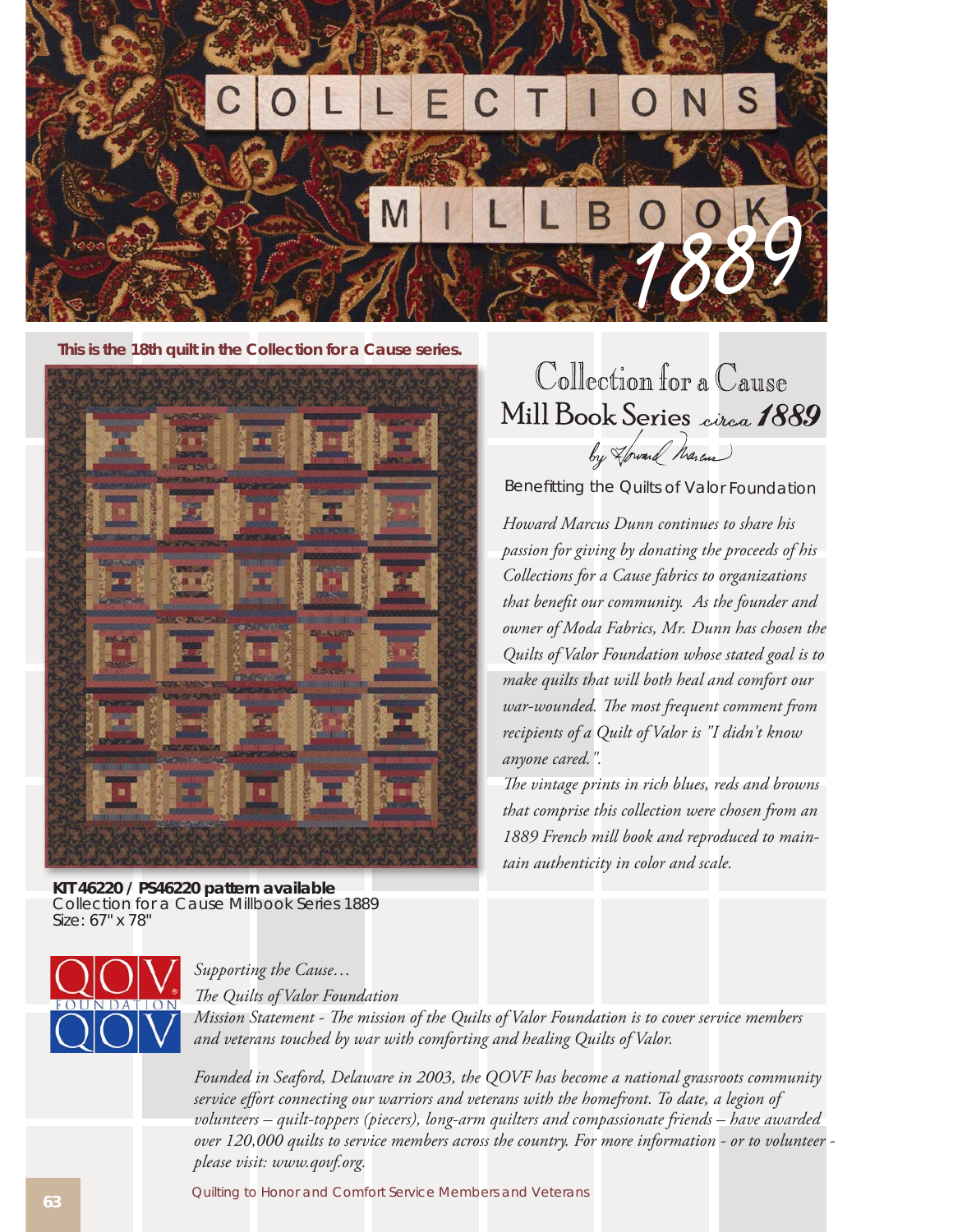## **modafabrics.com**



January Delivery





46171 53



46227 11 \*





46223 11

46221 11 \*



46220 11



46222 11



46226 12



Fawn

46223 12 \*



46227 13 \*

Fawn

46224 13



46222 13

There have been 18 Collections for a Cause quilts,<br>the first being Heritage in 2008, benefitting CFAC.<br>For more information, visit modafabrics.com the first being Heritage in 2008, benefitting CFAC. For more information, visit modafabrics.com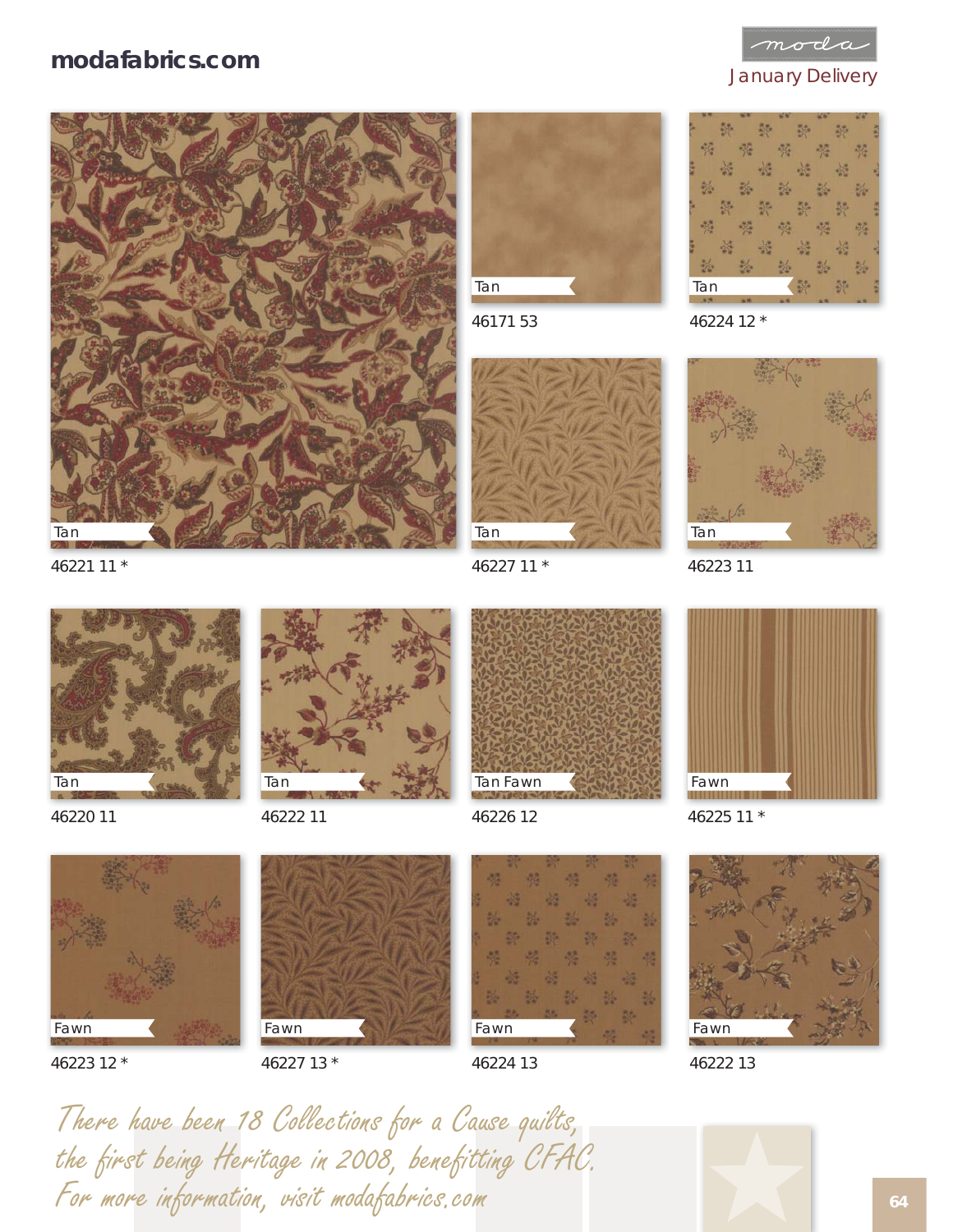## **modafabrics.com**



46220 14 \*





46226 11 \*



46171 56



46224 16 \*



46223 14



46226 15 \*



46225 14



46227 14



46223 13 \*



46220 13 \*

46227 15 \*

Pink



46224 14

For more quilts using this Collection for a Cause fabric group, go to the Extra Quilts pages 85-86.